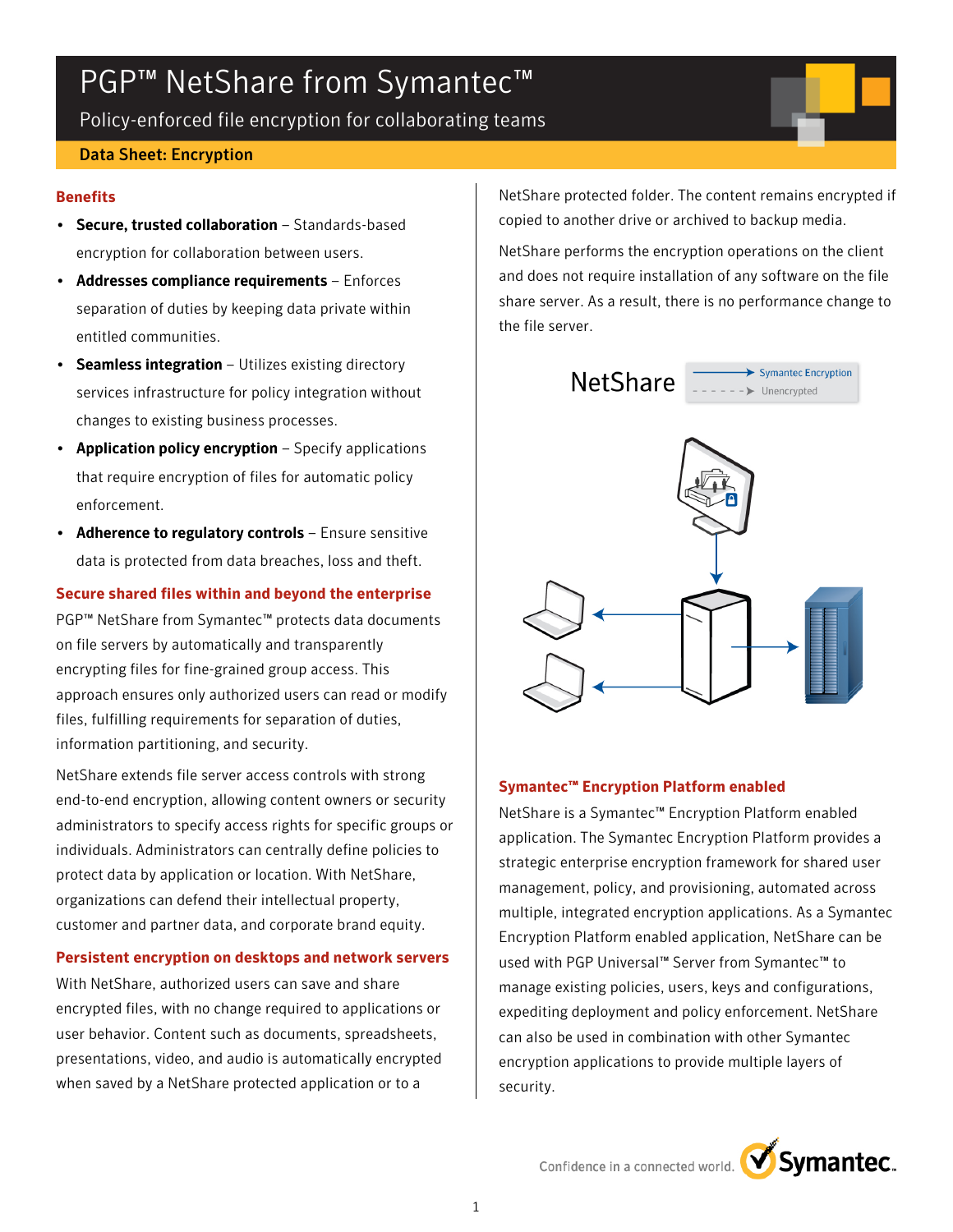# Data Sheet: Encryption PGP™ NetShare from Symantec™

## **Easy, automatic operation**

Once NetShare is deployed, its operation is completely transparent—users simply continue to work as usual. The software automatically encrypts and decrypts documents in real-time, ensuring that users never forget to secure data.

- Remote application delivery support Protect data in Citrix® and Microsoft® Terminal Server sessions.
- Encryption that follows the file Ensures files stay encrypted locally, over the network, on the server and in backups.
- Role separation Enforces different permission levels for content users, owners, and administrators, restricting each to the minimum required to perform tasks.

## **Enforce security policies**

Security policy configured in Universal Server ensures that documents are secured automatically, without changes in user behavior.

- Protect data by application policy Enforce encryption for desktop applications, securing documents wherever stored or used.
- Client controls Enable the organization to better meet security requirements by locking down which features are enabled, visible to the user, and enforced.
- Centrally defined folder protection Defines policy to protect files stored in specific directories, enforcing security without impacting user behavior.
- Data protection logging Tracks the protection applied by NetShare within the organization, to assist in satisfying management and auditor requirements.

#### **Reduce operation costs**

No special training is required for end users. This approach accelerates deployment time, reduces training costs, and avoids any increase in help desk calls.

- Flexible, scalable security Allows NetShare to scale to include thousands of users without degrading system, server, or network performance.
- Group keys Supports large enterprises using Microsoft Active Directory® group management.
- Administration role delegation Centrally controls which users can change permissions on protected folders.

#### **Universal Server management**

NetShare can be centrally deployed and managed when used with Universal Server (optional), enabling organizations to easily set and enforce data security polices throughout the enterprise.

Paired together, NetShare and Universal Server reduce the time and effort required to deploy encryption.

- Centrally enforced security policy Automatically enforces protection of sensitive data using security policies driven by an existing corporate directory.
- **Extensible protection** Allows management of PGP<sup>™</sup> Desktop Email from Symantec™ or any other encryption platform enabled application.
- Automated enrollment Leverages existing infrastructure to deploy encryption without infrastructure changes.
- Rapid deployment process Speeds deployment by automating the installation and configuration process.

#### **Technical specifications**

NetShare supports Microsoft Windows® 2000, Windows Server® 2003, Windows® XP Professional, Windows® XP Home Edition, Windows® XP Tablet PC Edition 2005, Windows Vista®, and Windows® 7.

For complete technical specifications and operating system supported functionality, please visit http://go.symantec.com/encryption.